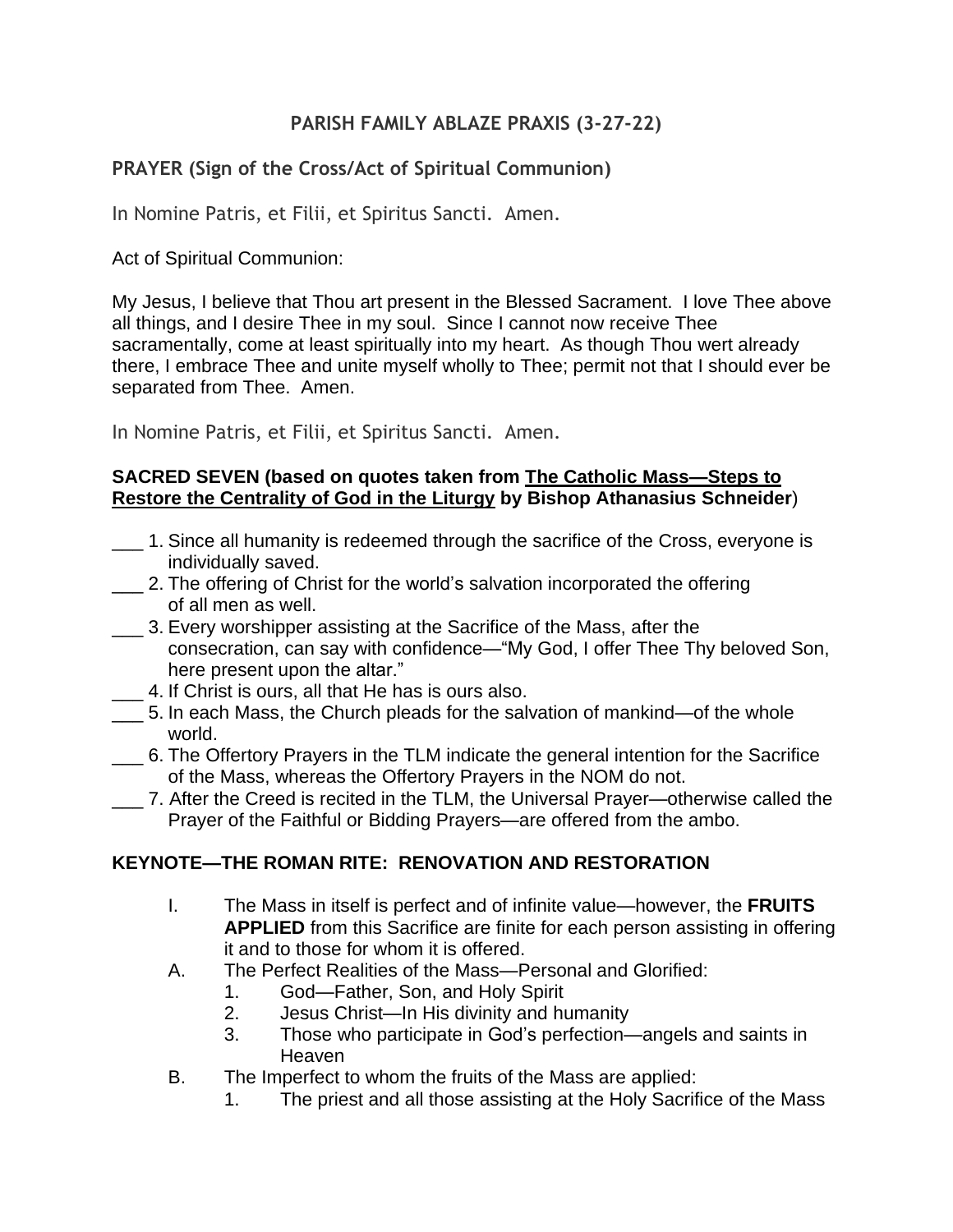- 2. The Church Militant on Earth and Suffering in Purgatory
- 3. The Whole World
- 4. The Person/Persons indicated by the Special Intention
- 5. The Person/Persons indicated by the Particular Intentions of the Celebrant and Others Assisting at the Mass.
- II. The Intentions (Fruits) of the Mass:
	- A. "For God so loved the world that He gave His only Son, that whoever believes in Him should not perish but have **ETERNAL LIFE**. For God sent the Son into the ward not to condemn the world, but that the world might be **SAVED** through Him."
		- 1. Through the unbloody Sacrifice of the Mass, Christ continues to be sent/given to us for salvation and eternal life gained for us though the bloody Sacrifice of Calvary.
		- 2. **THE GENERAL INTENTION (FRUIT)** of each Mass:
			- a. For Faithful Christians:

"Receive, Holy Father, Eternal and Omnipotent God, this spotless host, which I, Thy unworthy servant, offer to Thee, my living and true God, for my innumerable sins, offenses, and negligence, and for all here present, as also for faithful Christians, both living and dead: that it may avail both me and them for **SALVATION** and **LIFE EVERLASTING**" (Offering the Bread—TLM)

b. For the Whole World: "We offer Thee, Lord, the chalice of **SALVATION**, beseeching Thy clemency that it may ascend before Thy divine Majesty as a sweet savor, for our salvation, and for that of the whole world" (Offering the Wind—TLM)

# B. **THE SPECIAL INTENTION (FRUIT)**:

- 1. For the peaceful repose of a soul or of souls
- 2. For other persons or appropriate petitions.

### C. **PARTICULAR INTENTIONS (FRUITS):**

- 1. From the personal devotion of the priest and of the faithful
- 2. The Roman Canon:

—Before the Collect: "Let us pray" (the priest and faithful present particular intentions in silence in the presence of God)

—Commemoration of the Living: "Remember, Lord, your servants \_\_\_ and \_\_\_.

—Commemoration of the Dead: "Remember also, Lord, your servants, who have gone before us with the sign of faith and rest in the sleep of peace."

- III. Restoration and Renovation:
	- A. Restoration—Accepting Grace to Restore our relationship to God:
		- 1. Baptism
		- 2. Reconciliation
		- 3. Holy Mass—In Word and Sacrament